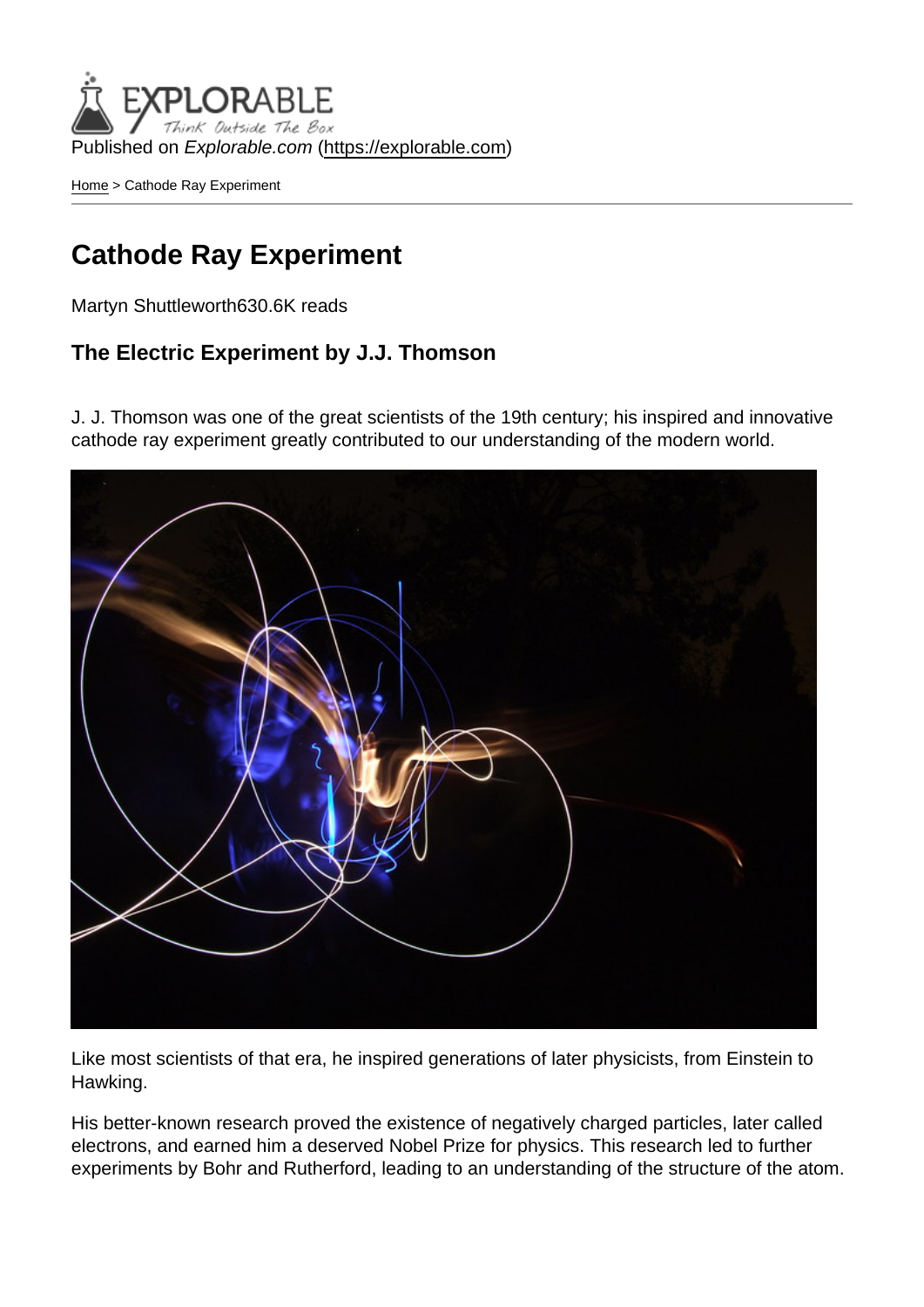# What is a Cathode Ray Tube?

Even without consciously realizing it, most of us are already aware of what a [c](http://en.wikipedia.org/wiki/Cathode_ray_tube)[athode ray tu](http://www.amazon.com/gp/product/0750304537/ref=as_li_tf_il?ie=UTF8&tag=experiresour-20&linkCode=as2&camp=217145&creative=399373&creativeASIN=0750304537)[be](http://en.wikipedia.org/wiki/Cathode_ray_tube)  $[2]$  is.

Look at any glowing neon sign or any 'old-fashioned' television set, and you are looking at the modern descendants of the cathode ray tube.

 $[1]$ Physicists in the 19th century found out that if they constructed a glass tube with wires inserted in both ends, and pumped out as much of the air as they could, an electric charge passed across the tube from the wires would create a fluorescent glow. This cathode ray also became known as an 'electron gun'.

Later and improved cathode ray experiments found that certain types of glass produced a fluorescent glow at the positive end of the tube. William Crookes discovered that a tube coated in a fluorescing material at the positive end, would produce a focused 'dot' when rays from the electron gun hit it.

With more experimentation, researchers found that the 'cathode rays' emitted from the cathode could not move around solid objects and so traveled in straight lines, a property of waves. However, other researchers, notably Crookes, argued that the focused nature of the beam meant that they had to be particles.

Physicists knew that the ray carried a negative charge but were not sure whether the charge could be separated from the ray. They debated whether the rays were waves or particles, as they seemed to exhibit some of the properties of both. In response, J. J. Thomson constructed some elegant experiments to find a definitive and comprehensive answer about the nature of cathode rays.

# Thomson's First Cathode Ray Experiment

Thomson had an inkling that the 'rays' emitted from the electron gun were inseparable from the latent charge, and decided to try and prove this by using a magnetic field.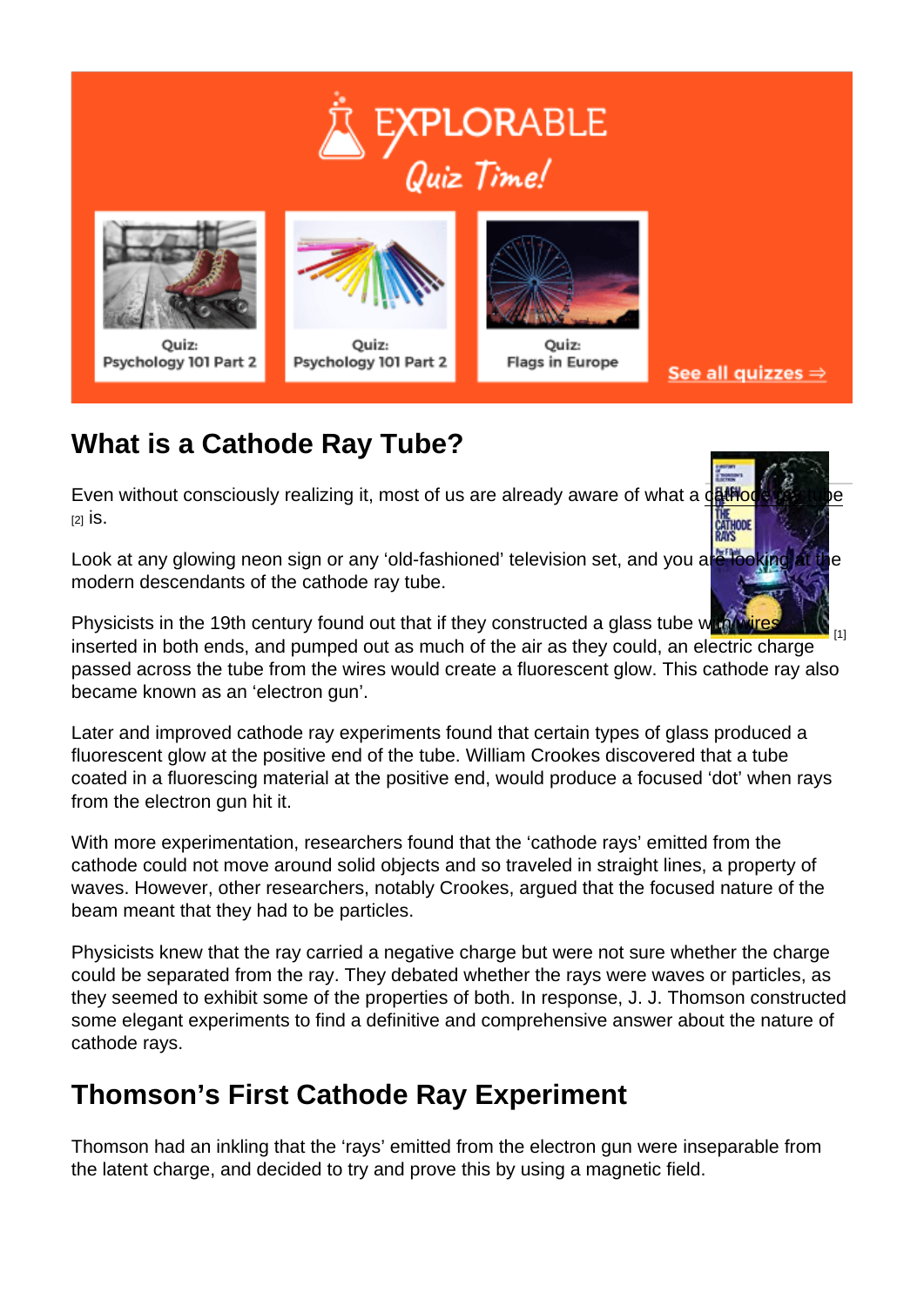His first experiment was to build a cathode ray tube with a metal cylinder on the end. This cylinder had two slits in it, leading to electrometers, which could measure small electric charges.

He found that by applying a magnetic field across the tube, there was no activity recorded by the electrometers and so the charge had been bent away by the magnet. This proved that the negative charge and the ray were inseparable and intertwined.

# Thomson's Cathode Ray Second Experiment

Like all great scientists, he did not stop there, and developed the second stage of the experiment, to prove that the rays carried a negative charge. To prove this hypothesis, he attempted to deflect them with an electric field.

Earlier experiments had failed to back this up, but Thomson thought that the vacuum in the tube was not good enough, and found ways to improve greatly the quality.

For this, he constructed a slightly different cathode ray tube, with a fluorescent coating at one end and a near perfect vacuum. Halfway down the tube were two electric plates, producing a positive anode and a negative cathode, which he hoped would deflect the rays.

As he expected, the rays were deflected by the electric charge, proving beyond doubt that the rays were made up of charged particles carrying a negative charge. This result was a major discovery in itself, but Thomson resolved to understand more about the nature of these particles.

# Thomson's Third Experiment

The third experiment was a brilliant piece of scientific [deduction](https://explorable.com/deductive-reasoning) [3] and shows how a series of experiments can gradually uncover truths.

Many great [scientific](https://explorable.com/what-is-the-scientific-method) [4] discoveries involve performing a series of interconnected experiments, gradually accumulating data and proving a [hypothesis](https://explorable.com/research-hypothesis) [5].

He decided to try to work out the nature of the particles. They were too small to have their mass or charge calculated directly, but he attempted to deduce this from how much the particles were bent by electrical currents, of varying strengths.

Thomson found out that the charge to mass ratio was so large that the particles either carried a huge charge, or were a thousand times smaller than a hydrogen ion. He decided upon the latter and came up with the idea that the cathode rays were made of particles that emanated from within the atoms themselves, a very bold and innovative idea.

# Later Developments

Thomson came up with the initial idea for the structure of the atom, postulating that it consisted of these negatively charged particles swimming in a sea of positive charge. His pupil, Rutherford, developed the idea and came up with the theory that the atom consisted of